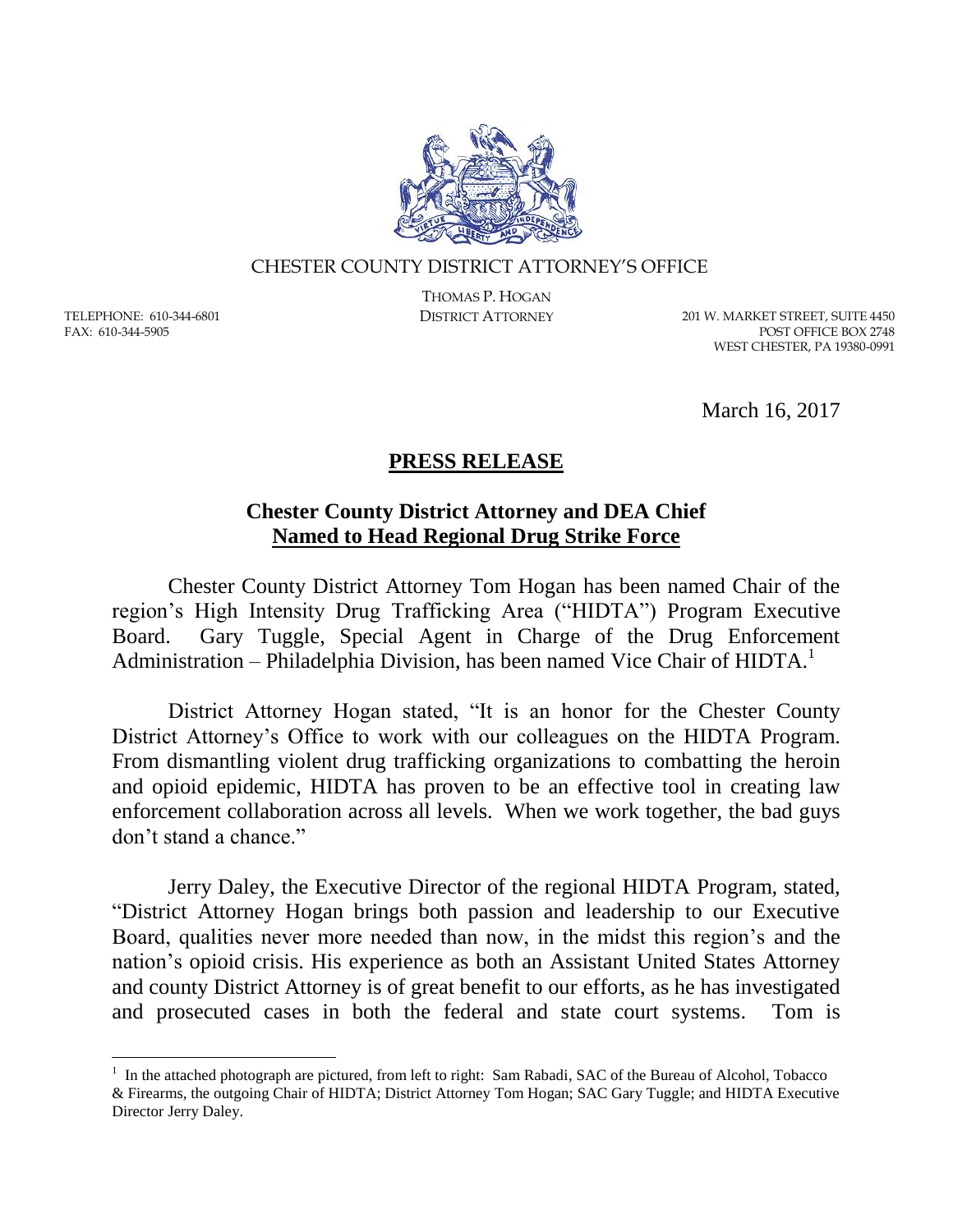tremendously well-respected and highly regarded for his intellect and character by all of our board members and participating agencies."

Regarding the naming of DEA SAC Tuggle as Vice Chair, District Attorney Hogan commented, "Gary Tuggle and DEA are outstanding partners in the HIDTA program. Gary is experienced, innovative, and possesses a tremendous energy and commitment to his job. DEA provides valuable assets every day, from street agents to intelligence support."

The HIDTA Program is a collaborative team of federal, state, and local law enforcement agencies that coordinate efforts to attack drug issues across the region. The agencies involved include: the FBI, DEA, and ATF; the Pennsylvania and New Jersey Attorney General's Offices; the District Attorney's Offices for Philadelphia, Delaware County, and Chester County; the Philadelphia, Camden County, and New Castle County Police Departments; the United States Attorney's Offices in Pennsylvania, New Jersey, and Delaware; the Pennsylvania State Police and New Jersey State Police; and numerous other agencies. The HIDTA Strike Force in this region covers Philadelphia, Pennsylvania; Camden County, New Jersey; New Castle County and Wilmington, Delaware; and Chester and Delaware Counties, Pennsylvania. The attached map shows the areas covered by this region's HIDTA program.

There are 28 regional HIDTA programs across the United States. The program is funded by the Office of National Drug Control Policy.

The region's HIDTA-funded initiatives have executed multiple significant operations in the past few years. Some of those law enforcement achievements are as follows:

- In 2015, Operation Telaraña (Operation Spiderweb) was named the national HIDTA investigation of the year. Operation Telaraña was a joint federal and local law enforcement initiative that dismantled a Mexican drug trafficking organization distributing bulk cocaine in southern Chester County, Philadelphia, and New Castle County. The organization had direct ties to Mexican cartels and had been in operation for over a decade. More than 40 defendants were arrested and convicted.
- The HIDTA Strike Force has helped lead the fight against the opioid and heroin epidemic by acting as a central clearing house